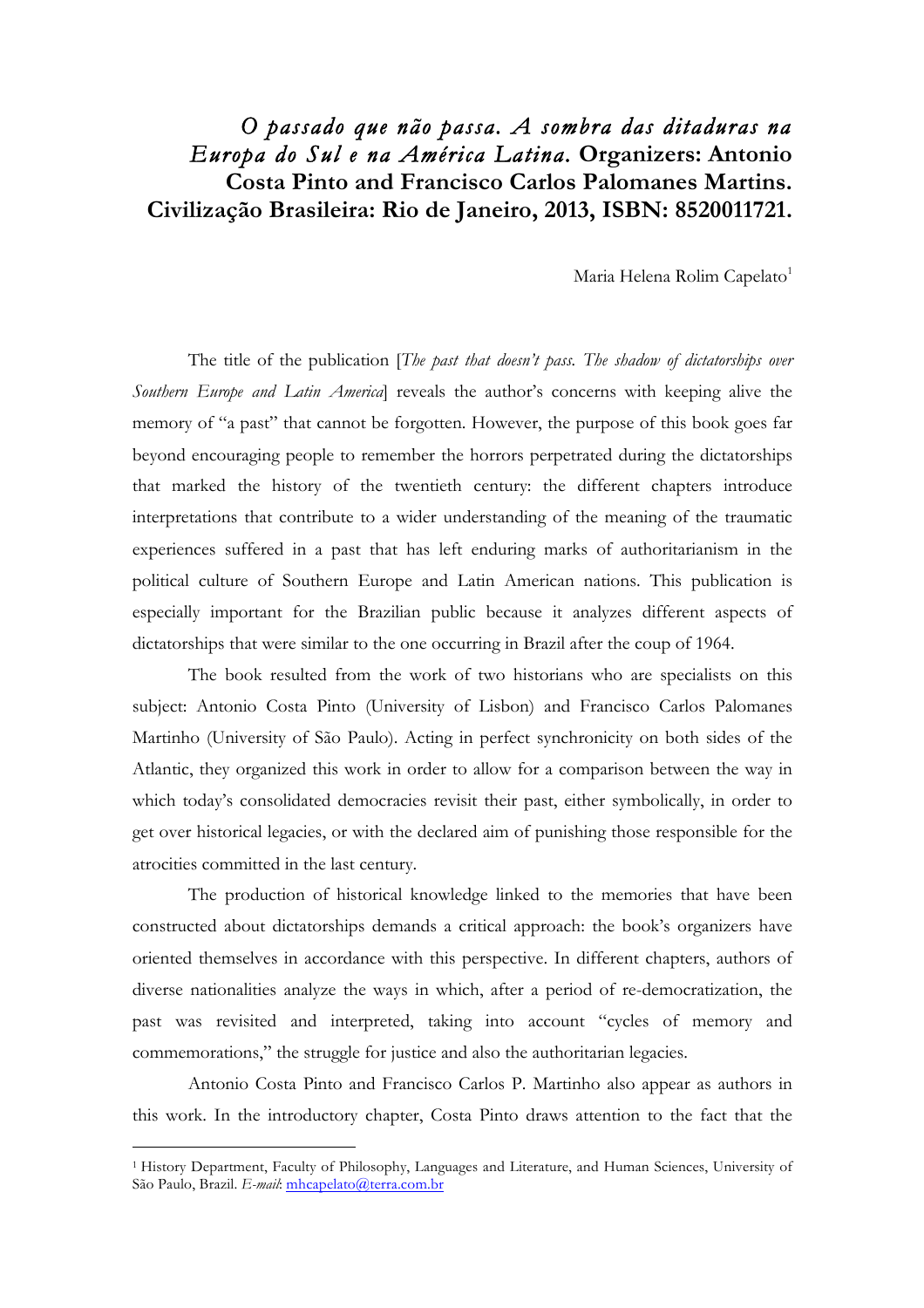"end of the Cold War and the emergence of an international community that was more active in its exportation of democratic values and institutions" made the return of an authoritarian past to the political arena possible, giving rise to analysis and debate about the elimination of the legacies of authoritarianism and the policies of punishment/reparation.

These questions run through the entire book, which is structured around three key concepts: authoritarian legacies, transitional justice and the politics of the past.

Samuel Huntington, quoted by the author, commented on transitional justice in countries where the authoritarian political government crumbled and was replaced by the opposition—which represented the possibility of punishment—and he also described transitions undertaken through reforms in which the authoritarian elite was a partner in the transition process, as happened in Brazil or Spain. Pinto also draws attention to the fact that, in some countries (Argentina, Chile and Brazil, in particular), the archives where the documents compounding the authoritarian legacy were "saved" were only opened many years after the democratic transition: such situations explain, in part, the delay in the opening of punitive processes.

The following chapters contain studies on Italy, Portugal, Spain and Greece. Marco Tarchi examined the Italian case, seeking to show the correlation between the fall of fascism and the contradictions of Italian transitional justice. The Portuguese case is addressed by Filipa Raimundo, who analyzes the role of political parties in the criminalization and judgment of the political police, the institution responsible for repression in the Portuguese "Estado Novo" during the first years of the regime. Also on the subject of transition, Dimitri A. Sotiropulos addresses the punitive process of transitional justice in Greece, a country where transition was implemented through a rupture controlled by members of the elites. The same question is discussed in the Brazilian case: Alexandra B. de Brito seeks to show that "transitional justice" still takes place in "slow motion."

In the remaining chapters, the analysis turns to the construction of the memory and the politics of the past. Francisco Carlos P. Martinho, who has devoted himself to the study of the last Portuguese Prime Minister of the "Estado Novo"—Marcello Caetano shows how his memory was constructed from his exile in Rio de Janeiro after the coup d'état of April 25, 1974. In the chapter entitled "O governo Lula e a construção da memória do regime civil-militar brasileiro" ["Lula's government and the construction of the memory of the Brazilian civil-military regime"], Daniel Aarão Reis looks at the provocative relationship between two distinct moments in recent Brazilian history, allowing